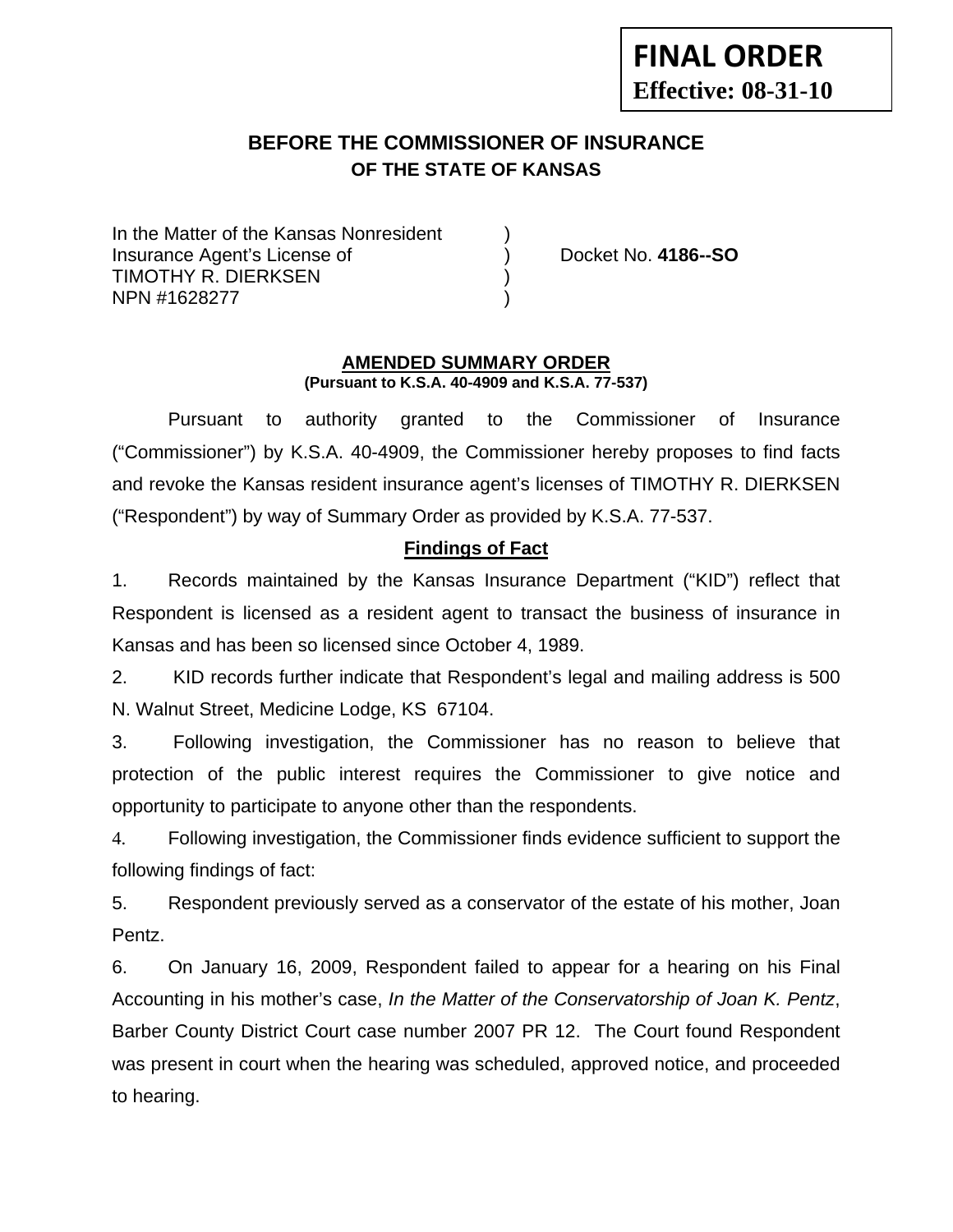7. After hearing the testimony of Respondent's mother, reviewing documentary evidence, and hearing the statements of counsel for the conservatee and for the coconservators, the Court found Respondent had converted assets of the conservatee's estate to his own use. The Court entered judgment for the amount of \$111,009.02, which was double the value of assets converted, plus attorney fees.

8. A journal entry reflecting the Court's findings and order was filed March 16, 2010.

9. Respondent did not report the judgment to KID.

10. In a letter mailed to Respondent's address of record on June 29, 2010, counsel for KID informed Respondent of the allegations contained in paragraphs 5 through 7 above and invited Respondent to reply within 15 business days if he disputed them.

11. By email dated July 4, 2010, Respondent denied he acted without his mother's permission or "as a fraudulent or dishonesty matter" and stated he was "in the process of getting this corrected."

12. Counsel for KID replied that Respondent should forward any further court order reflecting a change in findings or judgment.

13. To date, KID has not been provided any indication that the order has been set aside or modified, and no appeal has been docketed with the appellate courts.

#### **Applicable Law**

14. K.S.A. 40-4909(a) provides, in relevant part:

"The commissioner may deny, suspend, revoke or refuse renewal of any license issued under this act if the commissioner finds that the applicant or license holder has. . .(2) Violated: (A) Any provision of chapter 40 of the Kansas Statutes Annotated, and amendments thereto, or any rule and regulation promulgated thereunder; . . . (8) Used any fraudulent, coercive, or dishonest practice, or demonstrated any incompetence, untrustworthiness, or financial irresponsibility in the conduct of business in this state or elsewhere. . . ." K.S.A. 40-4909(a).

15. K.A.R. §40-7-9(c) requires a licensed insurance agent to report to the Commissioner within 30 days "any judgment or injunction entered against the licensee on the basis of conduct involving fraud, deceit, or misrepresentation, or a violation of any insurance law."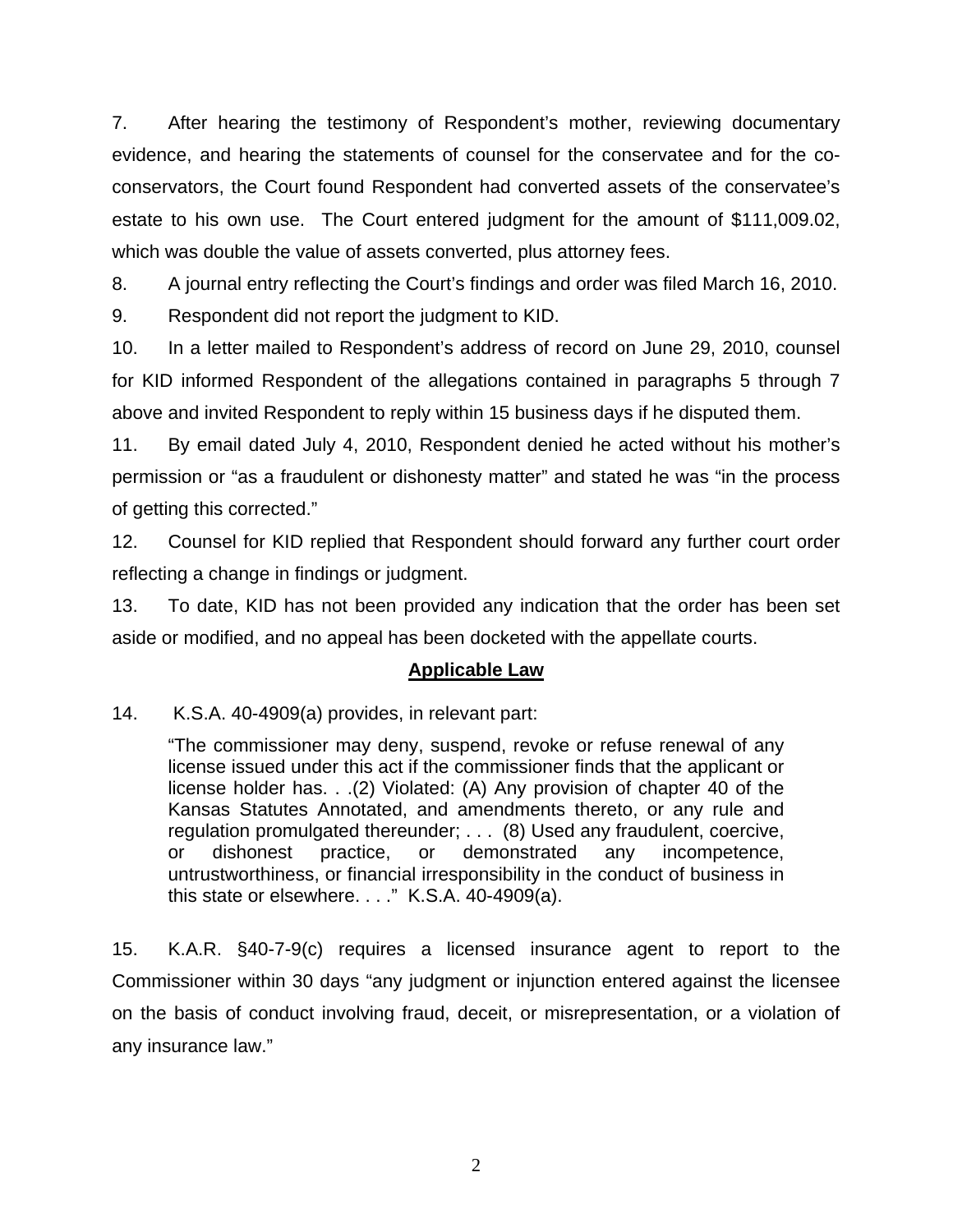16. In addition, the Commissioner may revoke any license issued under the Insurance Agents Licensing Act if the Commissioner finds that the interests of the insurer or the insurable interests of the public are not properly served under such license. K.S.A. 40-4909(b).

#### **Conclusions of Law**

17. The Commissioner has jurisdiction over Respondents as well as the subject matter of this proceeding, and such proceeding is held in the public interest.

18. The Commissioner finds, based on the facts contained in paragraphs 5 through 13 above, that Respondent has used fraudulent, coercive, or dishonest practices and demonstrated untrustworthiness or financial irresponsibility in the conduct of his mother's business while serving as a conservator.

19. Further, Respondent has failed to report the judgment to the Commissioner within 30 days as required by K.A.R. §40-7-9(c).

20. Based on the foregoing findings, the Commissioner concludes that sufficient grounds exist for the revocation of Respondent's insurance agent's license pursuant to K.S.A. 40-4909(a).

21. The Commissioner further concludes Respondent's license may be revoked pursuant to K.S.A. 40-4909(b) because the license is not properly serving the interests of the insurer and the insurable interests of the public.

22. Based on the facts and circumstances set forth herein, it appears that the use of summary proceedings in this matter is appropriate, in accordance with the provisions set forth in K.S.A. 77-537(a), in that the use of summary proceedings does not violate any provision of the law, the protection of the public interest does not require the KID to give notice and opportunity to participate to persons other than Respondents, and after investigation, KID believes in good faith that the allegations will be supported to the applicable standard of proof.

 **IT IS THEREFORE ORDERED BY THE COMMISSIONER OF INSURANCE THAT** the Kansas resident insurance agent's license of Timothy R. Dierksen is hereby **REVOKED. It is further ordered,** that Timothy R. Dierksen shall **CEASE and DESIST** from the sale, solicitation, or negotiation of insurance and/or receiving compensation

3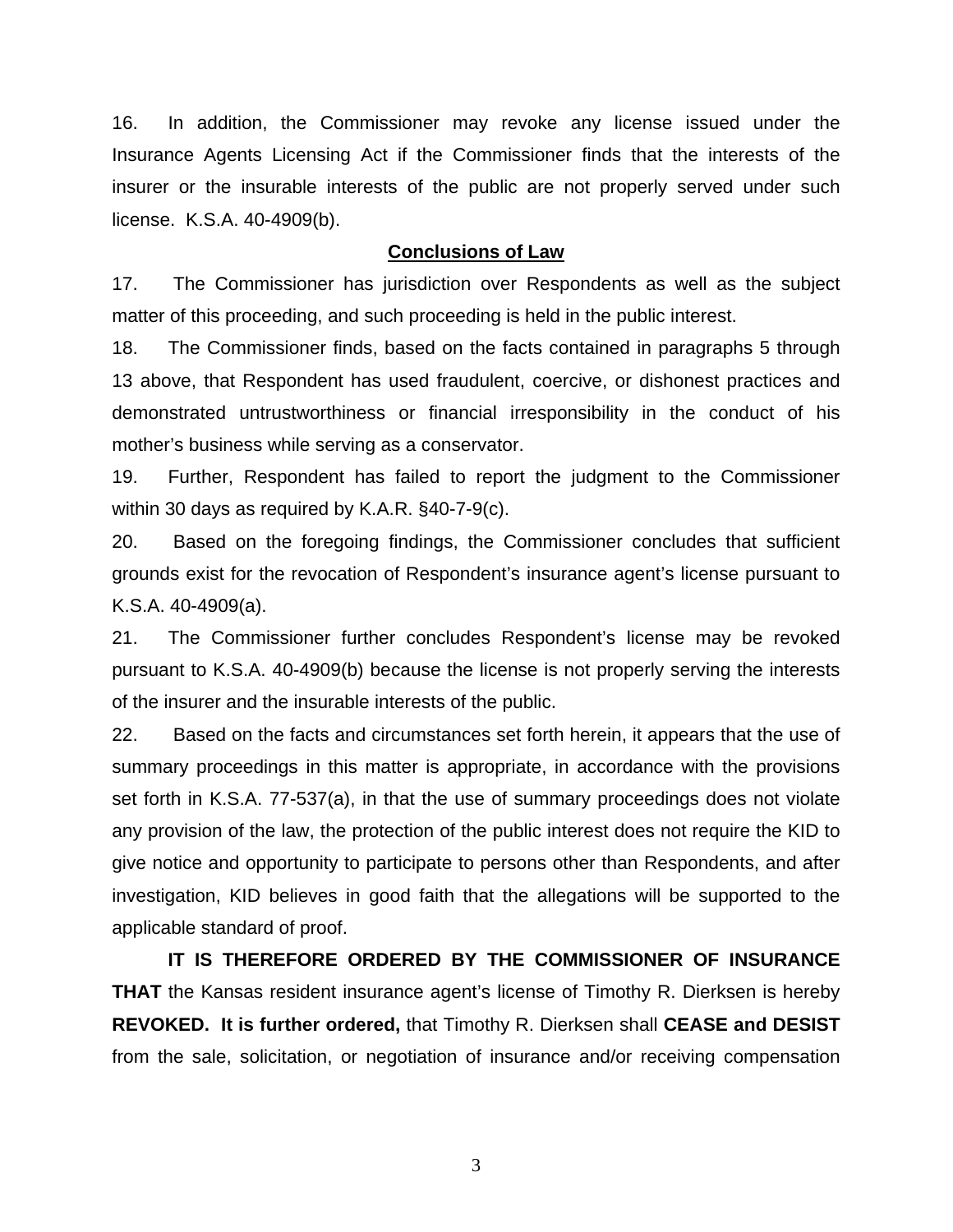deriving from the sale, solicitation, or negotiation of insurance conducted on and after the effective date of this order.

#### IT IS SO ORDERED THIS 12th DAY OF AUGUST 2010, IN THE CITY OF **TOPEKA, COUNTY OF SHAWNEE, STATE OF KANSAS.**



 \_/s/ Sandy Praeger\_\_\_\_\_\_\_\_\_\_\_\_\_\_\_\_ Sandy Praeger Commissioner of Insurance

/s/ John W. Campbell John W. Campbell General Counsel

# **NOTICE OF RIGHTS TO HEARING AND REVIEW**

**Within fifteen (15) days of the date of service of this Summary Order, Respondent** may submit a written request for a hearing pursuant to K.S.A. 77-537 and K.S.A. 77-542. Any request for a hearing should be addressed to the following:

 John W. Campbell, General Counsel Kansas Insurance Department 420 S.W.  $9<sup>th</sup>$  Street Topeka, Kansas 66612

If a hearing is requested, the Kansas Insurance Department will serve notice of the time and place of the hearing and information on procedures, right of representation, and other rights of parties relating to the conduct of the hearing.

**If a hearing is not requested in the time and manner stated above, this Summary Order shall become effective as a Final Order upon the expiration of time for requesting a hearing.** In the event Respondent files a Petition for Judicial Review, pursuant to K.S.A. 77-613(e), the agency officer to be served on behalf of the Kansas Insurance Department is